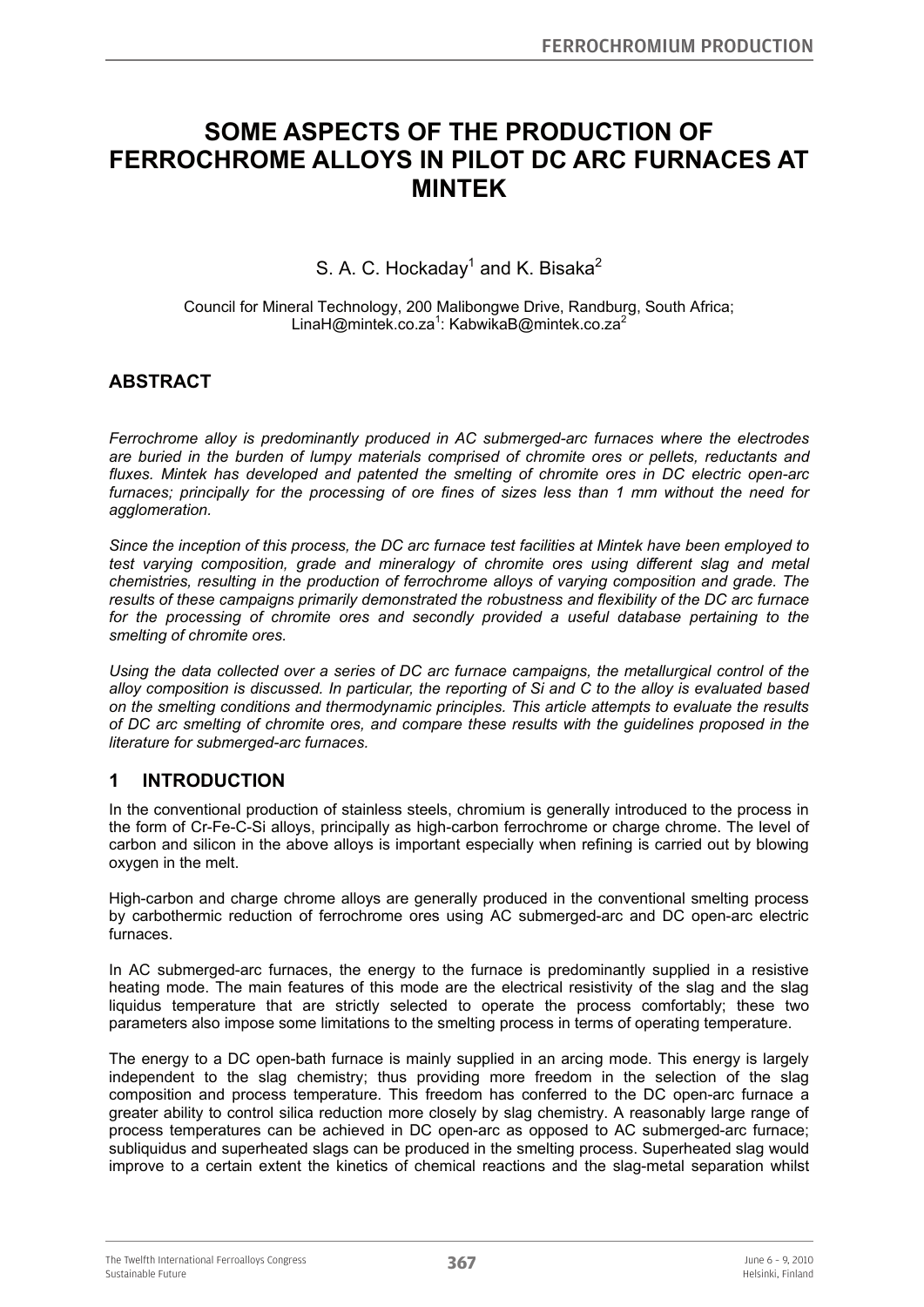subliquidus slag will have a favorable effect on the furnace lining. Whilst change to the slag chemistry is possible, this is generally restricted by the economics of the process.

This paper summarizes some of the aspects of the presence of C and Si reduction in the ferrochrome alloys learnt through the pilot smelting tests of ferrochrome at Mintek.

### **2 EQUIPMENT AND METHODOLOGY OF TESTWORK AT MINTEK**

#### **2.1 Equipment**

Ferrochrome alloys were produced in the 3.2 and 5.6 MVA DC open-arc pilot plant facilities at Mintek. A description of the 3.2 MVA facilities is given here and schematically presented in Figure 1. The power supply to the facilities consisted of an 11 kV vacuum breaker, 2 isolators, 2 contactors, 2 x 1.6 MVA transformers and 2 x 5 kA thyristor rectifiers able to be configured for single or twin electrode operation. The pilot plant facilities consisted of the batching plant feeding through two final feeders into a furnace with a 2m diameter hearth. The furnace crucible was lined with magnesia based bricks and its hearth consisted of high magnesia namable with steel pins through the hearth serving as anode. The roof was cast in namable alumina. Two tapholes were used to tap metal and slag separately. Lined and cast iron ladles were used for containing metal and slag, respectively. Process control and data logging were managed through the Delta V control system.



**Figure 1:** Schematic of Mintek DC Arc Furnace pilot plant facility

#### **2.2 Testwork Methodology**

The test recipes were simulated by Pyrosim, a Mintek developed thermodynamic process simulation package, to obtain the required flux and reductant additions in order to produce liquid slags and metals in the specified operating temperature range. The simulations also provided the process energy required. Excess carbon was allowed in practice to compensate for air ingress into the furnace and reductant inefficiencies.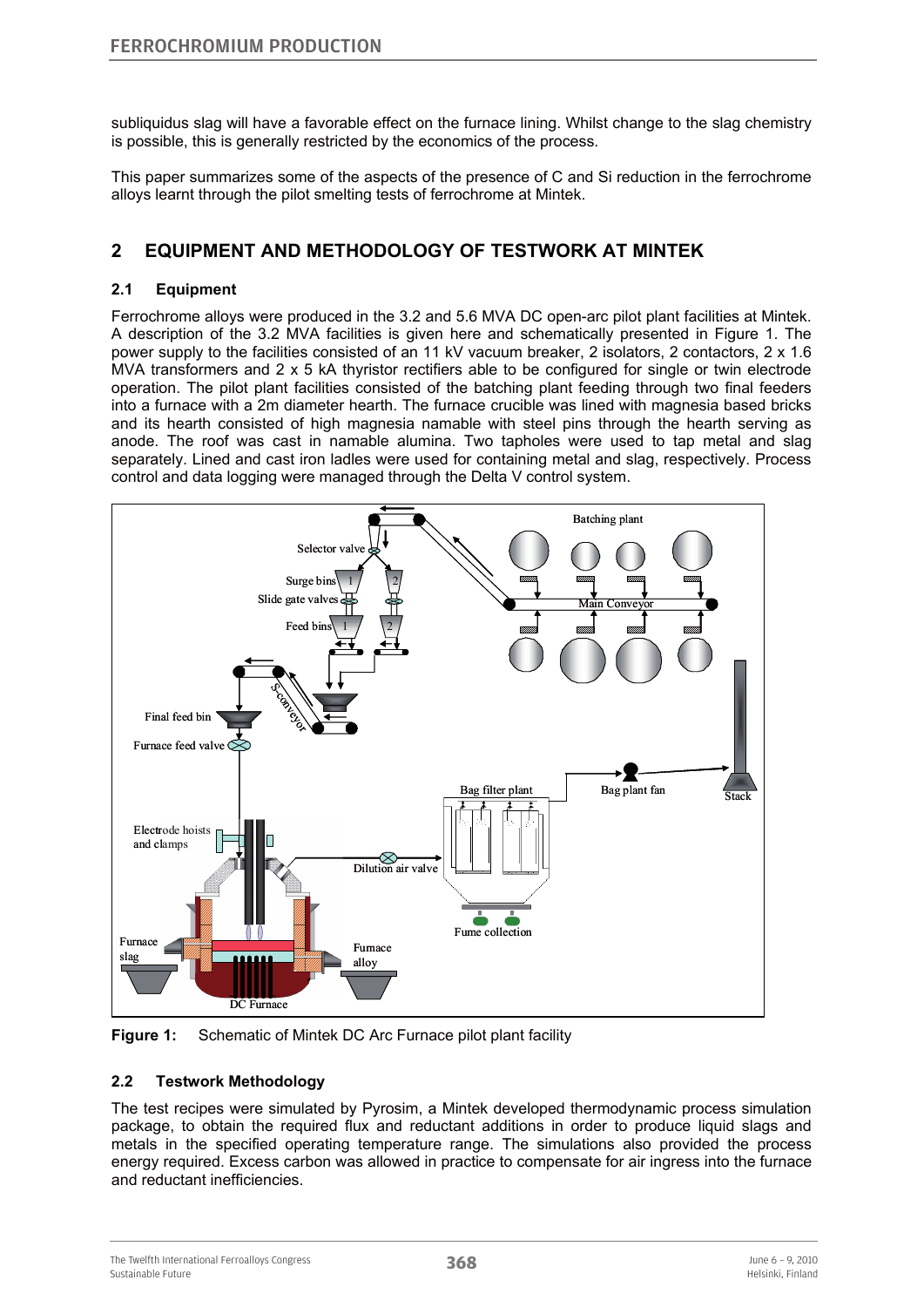The furnace was slowly warmed up to required temperature prior to undertaking the testwork program. During the electrical warm-up period, the feed was initially introduced into the furnace at lower rates; these rates were progressively increased with subsequent increase of power to the target levels towards the end of this period. After the warm-up period has been completed, slag and metal analyses were used to optimize the smelting recipe. Once stable conditions have been reached and maintained long enough to collect sufficient data, the smelting recipe and/or the power was changed to investigate the subsequent target condition. Throughout the tests, the feed rates of the input materials and the power input to the furnace were balanced to maintain liquid metal and slag at required temperatures without compromising the integrity of the refractory lining of the furnace.

### **3 PROCESS METALLURGY FOR THE PRODUCTION OF FERROCHROME**

The production of ferrochrome metal from chromite ores using a carbonaceous reductant reduces oxides to metal in order of reactivity.

The main reactions involved in the reduction of iron, chromium and silicon to the metal phase are briefly presented below (subscripts x and y indicate that carbides of varying stoichiometry form).

The alloy product is likely a mixture of different carbides.

 $FeO.Cr<sub>2</sub>O<sub>3</sub> \rightarrow Fe<sub>x</sub>C<sub>y</sub> + Cr<sub>2</sub>O<sub>3</sub> \rightarrow Cr<sub>0</sub>C<sub>y</sub>$  $MqO.Cr<sub>2</sub>O<sub>3</sub> \rightarrow MqO' + CrO \rightarrow MqO + Cr<sub>x</sub>C<sub>y</sub>$  $Cr_2O_3 \rightarrow CrO \rightarrow Cr_xC_y$ 

This is followed by the reduction of silica as follows:

 $SiO<sub>2</sub> + 2C \rightarrow Si + 2CO$  or

 $SiO<sub>2</sub> + 3C \rightarrow SiC + 2CO$ 

The influence of the partial pressure of  $O<sub>2</sub>$  and CO on the reduction of  $SiO<sub>2</sub>$  may be seen in Figure 2.

# **4 RESULTS OF TESTS AT MINTEK**

#### **4.1 Overview of the Testwork Campaigns**

A number of ferrochrome smelting campaigns were carried out at Mintek. These smelting campaigns produced in total about 229 tonnes of metal alloys and 207 tonnes of slag. The most significant campaigns were carried out in a 2 m diameter furnace operating at a power flux of between 450 and 550 kW/m<sup>2</sup>. The furnace was operated in both single and twin electrode (cathode) configurations and both hollow and solid electrodes were used during the tests.

#### **4.2 Chrome Ores**

Chromite ores and concentrates smelted at Mintek were characterized by the Cr grade, Cr/Fe ratio and gangue elements as presented in Table 1. The chromite ore Cr/Fe ratio is of importance as it directly affects the alloy Cr grade whilst the gangue elements affect the melting energy and rate as well as the slag chemistry. The chromite spinel ore morphology can be described stoichiometrically as (Fe, Mg)(Cr,Al,Fe)<sub>2</sub>O<sub>4</sub> and chromite ores often contain gangue elements of SiO<sub>2</sub> and MgO.

**Table 1:** Composition range of major oxides in chromite ores and concentrates smelted at Mintek DC pilot plant facilities

|     | MgO    | $\mathsf{Al}_2\mathsf{O}_3$ | SiO <sub>2</sub> | CaO  | Cr <sub>2</sub> O <sub>3</sub> | FeO  | Cr/Fe     |
|-----|--------|-----------------------------|------------------|------|--------------------------------|------|-----------|
|     | wt $%$ | wt $%$                      | wt $%$           | wt % | wt $%$                         | wt % | mass/mass |
| Min | 9.4    | 6.5                         | 0.6              |      | 42.2                           | 11.9 | ں. ا      |
| Max | 20.5   | 16.9                        | 6.9              | 0.3  | 53.8                           | 27.3 | 3.8       |



**Figure 2:** Si predominance diagram for differing  $O<sub>2</sub>$  and CO partial pressures at 1750 $^{\circ}$ C, FACTSage 5.4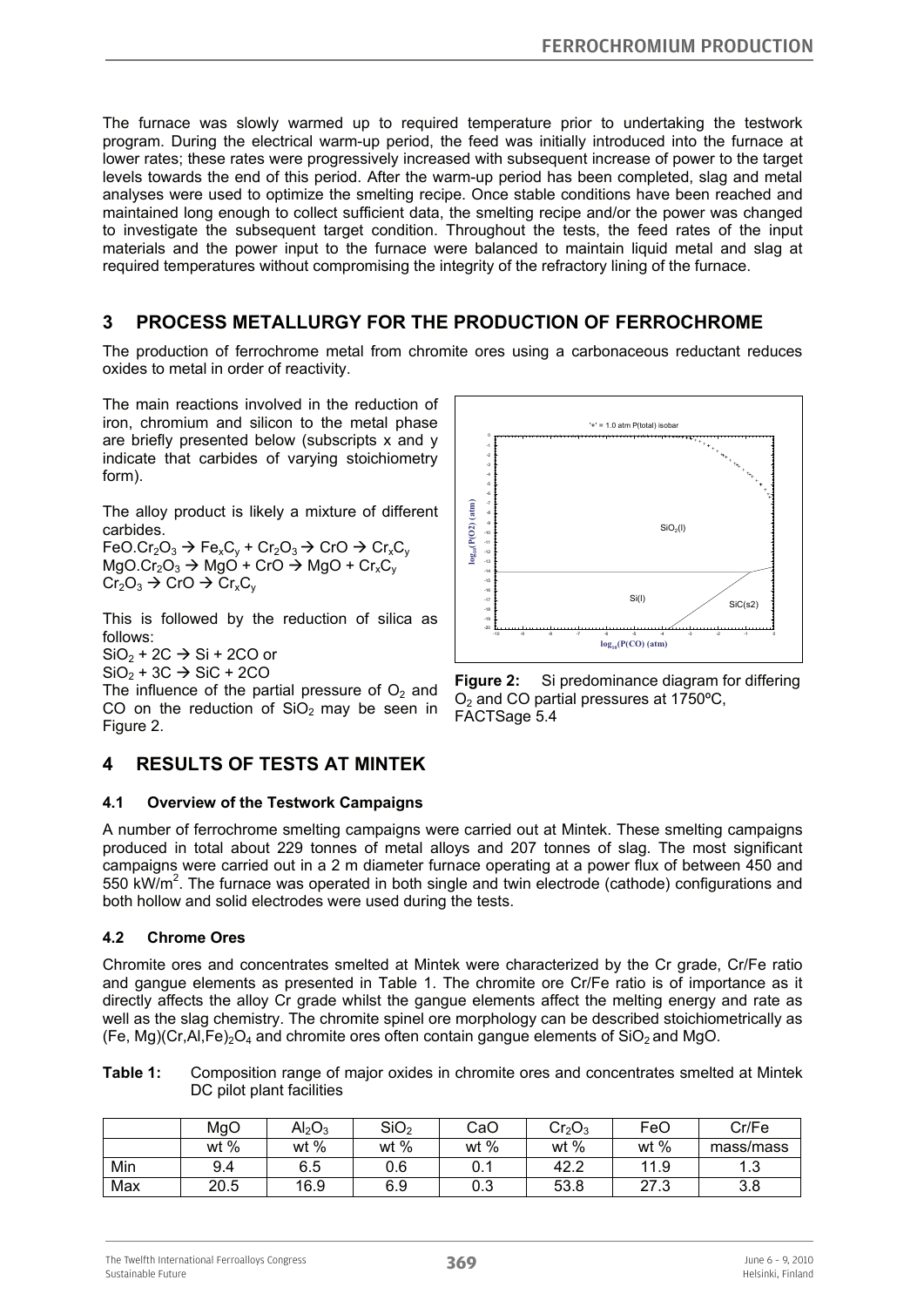### **4.3 Slag Composition**

From Table 1 it can be seen that if the iron and chromium oxides were totally reduced to the alloy phase, the major components left in the slag would be MgO,  $Al_2O_3$  and SiO<sub>2</sub>. The unfluxed slags that would be produced from the complete reduction of iron and chromium oxides are graphically illustrated on the ternary phase diagram, calculated using FACTSage 5.4 Solution databases (Bale, et al., 2002)<sup>[1]</sup>, in Figure 3 by a red outline. From the phase diagram, it may be seen that the unfluxed slags have liquidus temperatures exceeding 1900°C and extending into the areas of stable periclase and spinel phases. In general, it was targeted for the tests performed at Mintek, to operate within the forsterite/spinel slag area, at or above the slag liquidus temperature and allowing a superheat of up to 200°C.

The slags produced during testwork at Mintek were either  $MgO-AI_2O_3-SiO_2$ , shown in Figure 4, or  $MgO-Al<sub>2</sub>O<sub>3</sub>-SiO<sub>2</sub>-CaO$  types. The latter slag type is presented in Figure 5 and Figure 6. Fluxing to produce the required slag composition was carried out using either silica or a combination of silica and lime (in the form of burnt lime or limestone). The resulting ternary slag contained in mass percent about 30-40% MgO, 30-40%  $A<sub>2</sub>O<sub>3</sub>$  and 20-30% SiO<sub>2</sub>. In the quaternary slag, (MgO+CaO) was in general about 30 – 40%, the other constituents  $A<sub>2</sub>O<sub>3</sub>$  and SiO<sub>2</sub> as specified above remaining at the same levels.



**Figure 3:** Range of un-fluxed slags indicated on the  $Al_2O_3$ -MgO-SiO<sub>2</sub> ternary phase diagram in red.



**Figure 5:** Quaternary phase diagram showing liquidus surface plots for slag compositions with 10% CaO



**Figure 4:** Average fluxed slags tapped from DC pilot plant furnace where silica fluxing were practiced



**Figure 6:** Quaternary phase diagram showing slag compositions with 15% CaO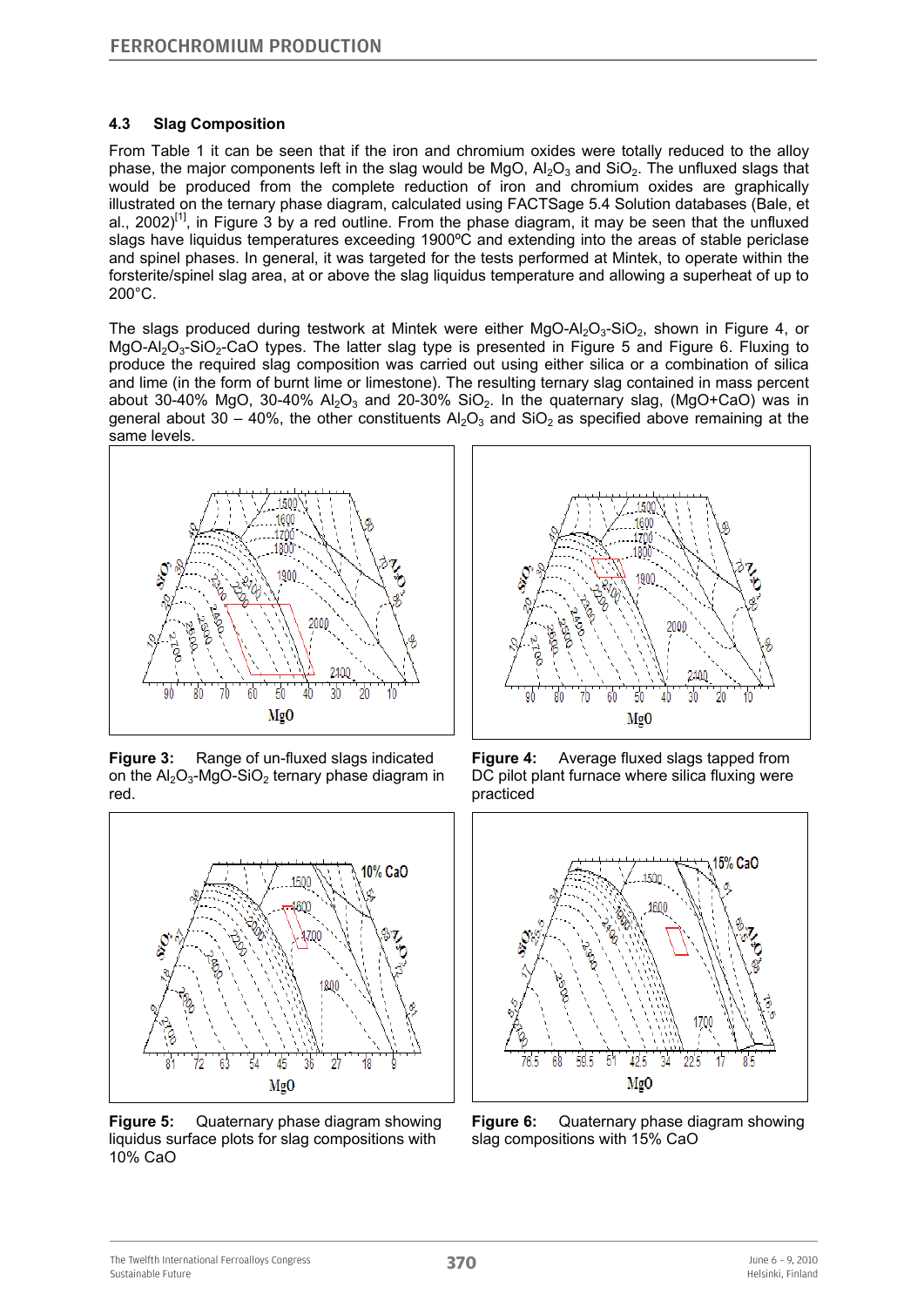The slag tapping temperatures are compared to the slag liquidus temperatures (for slag composition normalised to SiO<sub>2</sub>, MgO, Al<sub>2</sub>O<sub>3</sub>, CaO – FeO and CrO/Cr<sub>2</sub>O<sub>3</sub> neglected) in Table 2.

|            | Slag liquidus temperature range | Slag tapping temperature range |  |  |
|------------|---------------------------------|--------------------------------|--|--|
|            | $\circ$                         |                                |  |  |
| Chromite 1 | $1600 - 1700$                   | 1642 - 1928                    |  |  |
| Chromite 2 | $1600 - 1750$                   | 1661 - 1898                    |  |  |
| Chromite 3 | $1800 - 2000$                   | 1739 – 1953                    |  |  |

**Table 2:** Slag liquidus temperature vs slag tapping temperature for specific campaigns

#### **4.4 Ferrochromium Alloys Produced from Pilot Tests at Mintek**

The alloys produced are summarized in Table 3 in terms of chromium grade, Cr/Fe ratio, and carbon and silicon contents.

| Table 3:<br>Overview of metal alloys produced in Mintek's testwork |  |
|--------------------------------------------------------------------|--|
|--------------------------------------------------------------------|--|

| Item        | $\%$<br>arade. | Cr/Fe ratio | 0/<br>70 | %<br><b></b><br>اب |
|-------------|----------------|-------------|----------|--------------------|
| inimum<br>м | τ⊾             | $\sim$<br>. | v.v      |                    |
| Maximum     |                | 1.08<br>Δ   | c<br>J.U | ٠                  |

### **5 DISCUSSIONS**

#### **5.1 Evolution of Carbon and Silicon in the Alloy with Gradual Increase of Carbon Addition**

The impact of carbon addition on the smelting results and alloy quality was investigated in all the campaigns. The evolution of C and Si contents in the charge chrome produced from the smelting of low grade Chromite ore 1 was of particular interest when anthracite input to the recipe was gradually increased to optimize the process as can be seen in Figure 7. Carbon in the alloy was steadily increasing while silicon remained low and unaltered with the increase of anthracite input prior to reaching the alloy carbon saturation level. It is only closer to saturation level that significant reduction of silica really started. From that point onwards, the alloy carbon content was controlled by the C-Si equilibrium. It is believed that the above silicon behavior in the production of charge chrome in a DC open-arc furnace by carbothermic reduction may also be observed in the production of high carbon ferrochrome. The optimal carbon level prior to significant silicon reduction in the alloy is a transition point between the two different behaviors of silicon in the alloy. The impact of the furnace operating conditions, ore reducibility, reductant reactivity and some other parameters on this transition point is not well understood.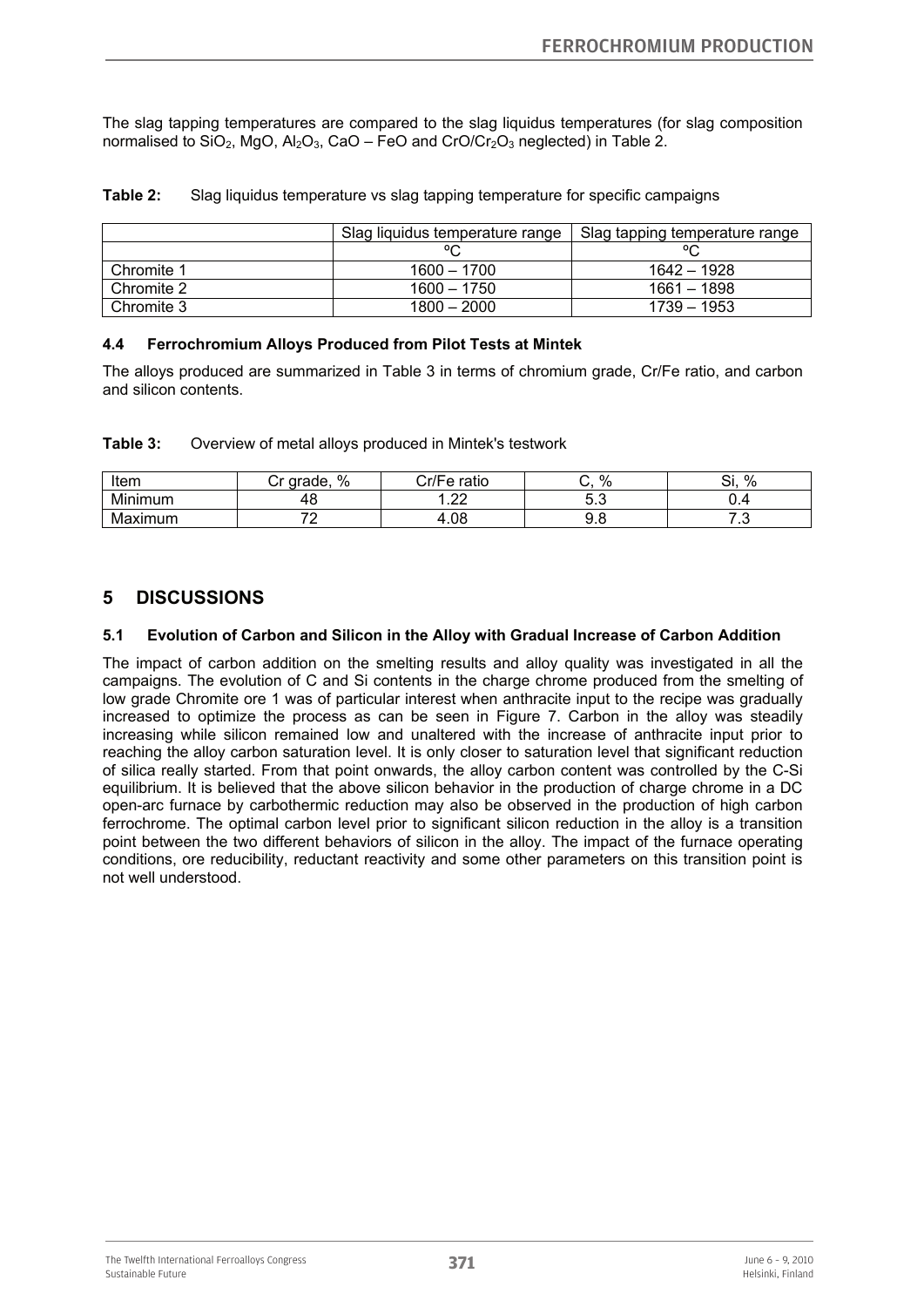

**Figure 7:** Evolution of C and Si in chromite smelting

Prior to the transition point, the level of carbon is proportional to the relative amount of chromium and iron carbides in the alloy; the main carbides being  $(Cr,Fe)_{3}C_{2}$ ,  $(Cr,Fe)_{7}C_{3}$  and  $(Cr,Fe)_{23}C_{6}$  as observed by Wedepohl<sup>[2]</sup>. The capacities of the carbides  $Cr_7C_3$  and  $Cr_2_3C_6$  for incorporation of iron into their lattices are 55 and 30 per cent respectively $^{[3]}$ .

The ratio in which different carbides and elemental Fe, Cr or Si form is affected by the furnace conditions (temperature, configuration, power density, partial pressures of  $O<sub>2</sub>$  and CO), ore reducibility, reductant reactivity, slag chemistry, silicon reduction and other minor parameters is not well understood. The variability of the above parameters might also have some effect on the carbon and silicon content in the alloy. The above shows that the silicon distribution and carbon presence in the ferrochrome alloy are occurring in a complex mechanism.

### **5.2 C-Si Equilibrium**

In general the level of carbon in the alloy is controlled by the equilibrium between silicon and carbon when the smelting of chromite ores is carried out with an excess carbon above the stoichiometric requirement. Although this was observed through various conditions of the smelting of chromite ores and considering the operation of a similar furnace size and power density, it appeared that the Si and C values at equilibrium were variable and dependent on the ore type. At almost similar ferrochrome alloy silicon contents, the carbon content differed from one ore to another as can be seen in Figure 8.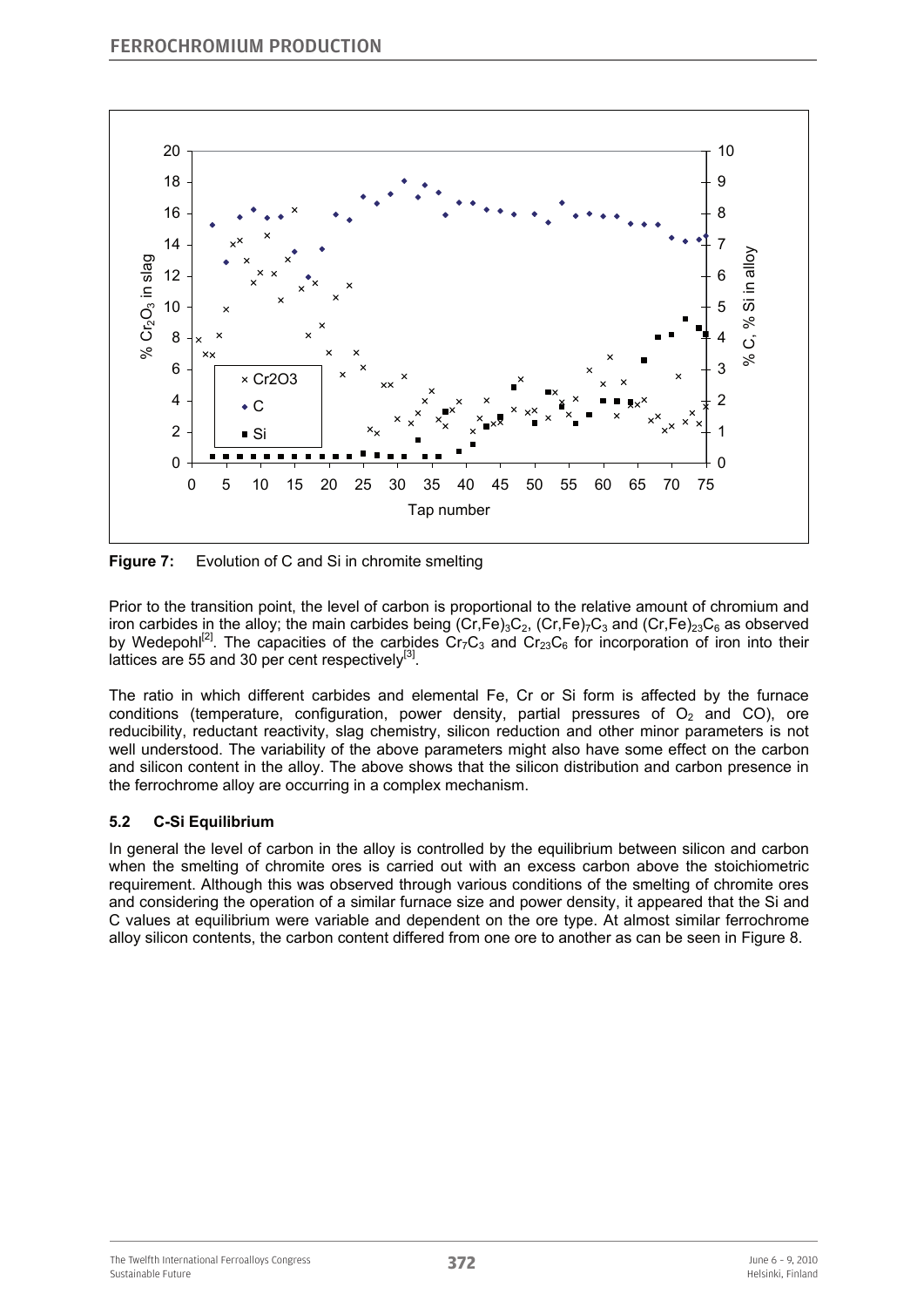

**Figure 8:** C versus Si in ferrochrome alloy from the smelting of different chromite ores

In practice, the excess reductant in the smelting process can be quantitatively evaluated by the residual contents of  $Cr_2O_3$  and FeO in the slag. The latter are generally related to the main parameters of the smelting process such as chrome recovery to the alloy, alloy grade, etc. The  $Cr_2O_3$ content in the slag can also be related to the silicon content in the alloy as presented in Figure 9.

In the testwork at Mintek,  $SiO<sub>2</sub>$  reduction was significant when residual chromium oxide in the slag was below 5% for the smelting of Chromite 1 and below 3% for the smelting of Chromites 2 & 3; this threshold level was observed by.HJ Kammeyer<sup>[4]</sup> to be  $3\%$  in South African commercial production of charge chrome using DC open-arc furnaces. Other factors could have played a role in the commercial furnace such as the furnace size and geometry, feeding configuration, arc characteristics, furnace hydrodynamics that are difficult to mimic on the pilot plant facilities. Since silica reduction increases the energy and reductant consumptions, it is important to minimize it.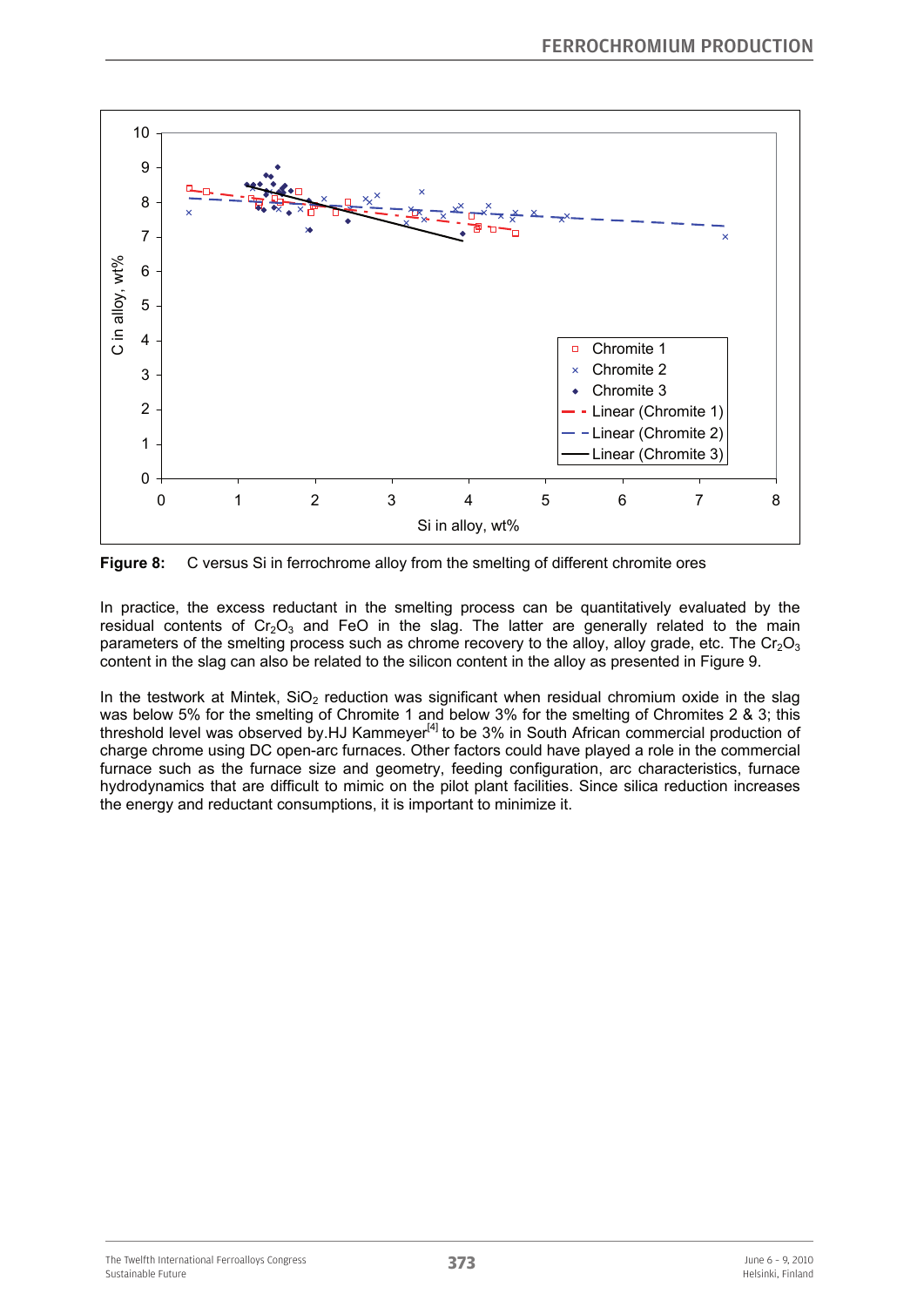

**Figure 9:** Slag Cr<sub>2</sub>O<sub>3</sub> versus alloy Si

### **5.3 Impact of the Reductant on the Si and C in the Ferrochrome Alloy**

The use of reductant is commonly investigated in most of the smelting campaigns. Whilst the change of the reductant type in a specific campaign, based on equivalent fixed carbon amount, could produce almost similar alloy Cr grade, it was observed that it affected the content of carbon and silicon to the alloy. This could be a result of the change in the reduction rates of the reducible oxides in the chromite ore. At consistent ore mineralogical composition (thus a specific ore reducibility) and slag composition (i.e. silica reactivity), the reduction of Fe, Cr and Si would be affected by the reductant reactivity (See Table 4).

As observed by Yonggao<sup>[5]</sup>, the factors affecting C and Si are complex and would depend on the development of the reduction and refining processes taking place in the furnace. Contrary to the submerged-arc furnace where the primary metal from the smelting reactions is subjected to refining as the metal droplets filter through the viscous chromium oxide-rich slag above the alloy; it is believed that most of the refining in the open-bath furnace could be happening at the interface between metal and slag. The latter does not permit refining reactions to proceed to any significant extent; the limiting factors being the surface area, residence time and temperature. It was observed that the increase of the residence time together with the decrease of the specific feed rate of chromite ore per surface area, particularly in the period of warm-up and ramp-up to target regime, was able to decrease to an appreciable extent the carbon content in the alloy.

| Table 4: |  | Impact of chromite type, alloy Cr/Fe ratio and reductant on FeCr alloy carbon content |  |
|----------|--|---------------------------------------------------------------------------------------|--|
|----------|--|---------------------------------------------------------------------------------------|--|

| Type of chromite | Cr/Fe ratio |      | Si   | <b>Fluxes</b>            | Type of reductant    |
|------------------|-------------|------|------|--------------------------|----------------------|
| Chromite 4 (LG)  | 1.56        | 8.23 | 1.65 | Burnt lime/silica        | <b>SA Anthracite</b> |
| Chromite 5 (HG)  | 2.46        | 8.33 | 1.53 | <b>Burnt lime/silica</b> | <b>SA Anthracite</b> |
| Chromite 5 (HG)  | 2.75        | 8.82 | 1.35 | Burnt lime/silica        | <b>SA Coal</b>       |
| Chromite 1 (LG)  | 1.51        | 7.23 | 1.71 | Burnt lime/silica        | <b>SA Coal</b>       |
| Chromite 1 (LG)  | 1.33        | 8.02 | .55  | Limestone/silica         | <b>SA Anthracite</b> |

LG= Low Grade; HG= High Grade

Assuming that there is insignificant refining in the open-bath smelting process, the extent and rate of reduction would play a significant role in the determination of the levels of carbon and silicon in the chrome alloy produced in a DC open-arc furnace. In practice, the reduction is related to the operating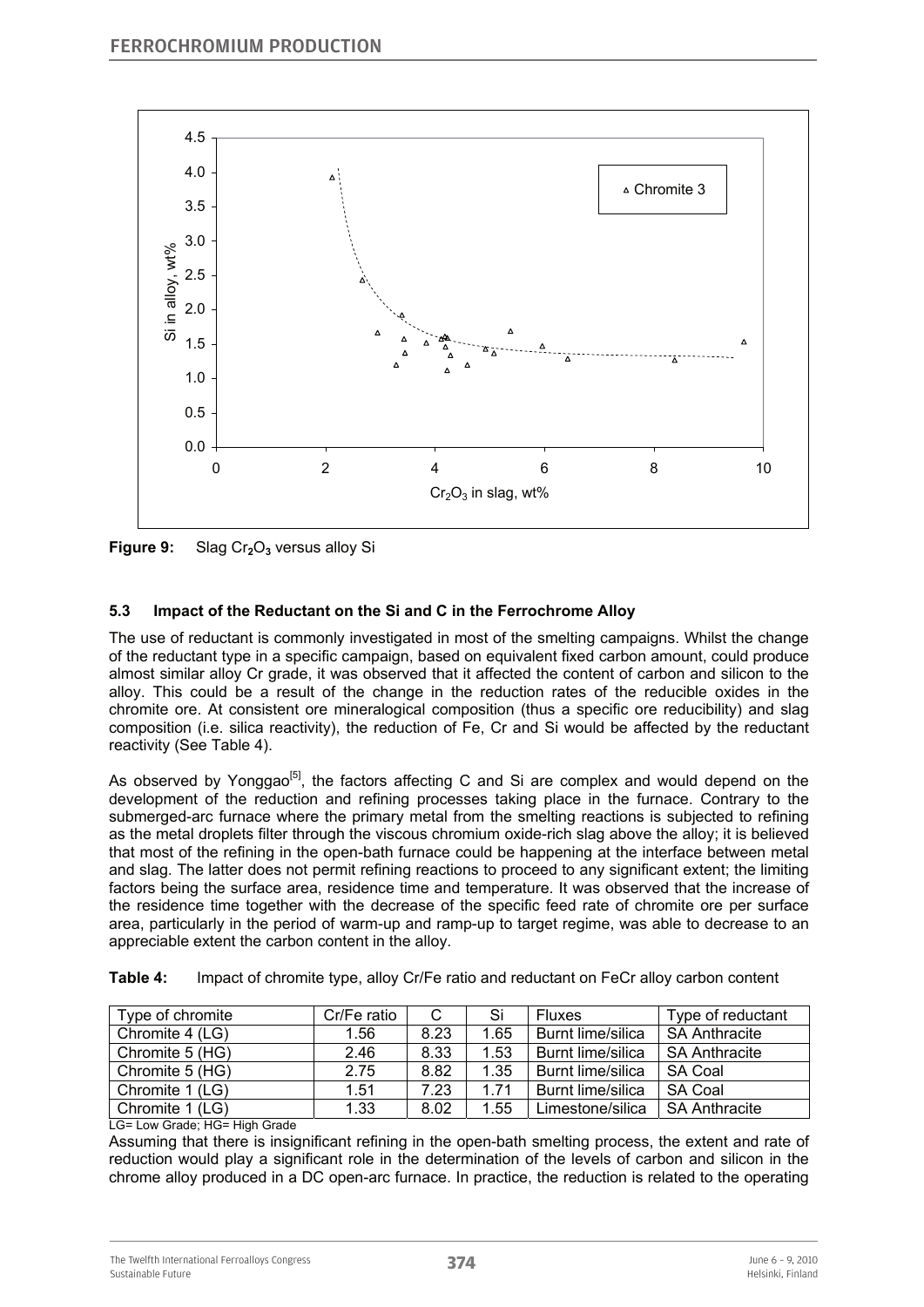

temperature, chromite ore reducibility and grain size of the ore and reductant reactivity. The ore grains were in most of the tests 60% -1mm size and their effects were assumed insignificant.

**Figure 10:** Variation of (C+Si) with alloy Cr grade

#### **5.4 Impact of both C And Si on the Alloy Cr Grade**

The alloy chromium grade generally affects the content of both C and Si. The amount of these two elements increases with the decrease of the alloy Cr grade as can be seen in Figure 10 for the cases investigated. At constant Cr/Fe ratio, the variation of the grade is dependent on the content of both silicon and carbon.

#### **5.5 Impact of the Slag Chemistry**

The silicon content in the metal alloy is a function of the silica content of the slag when complete equilibrium is established, and the silicon distribution between slag and metal depends on the CO pressure. The silica activities in the slags produced in the two slag systems were calculated using FACTSage 5.4 and plotted in Figure 11. Within any of the slag systems used in the testwork at Mintek, the silica activity increases with the increase of silica in the slag. At similar residual silica content in the slag, the silica activity was higher in the high lime slag than in the low lime slag.





**Figure 11:** Calculated activities of SiO2 in the slags (FACTSage 5.4) for the low and high lime slag systems